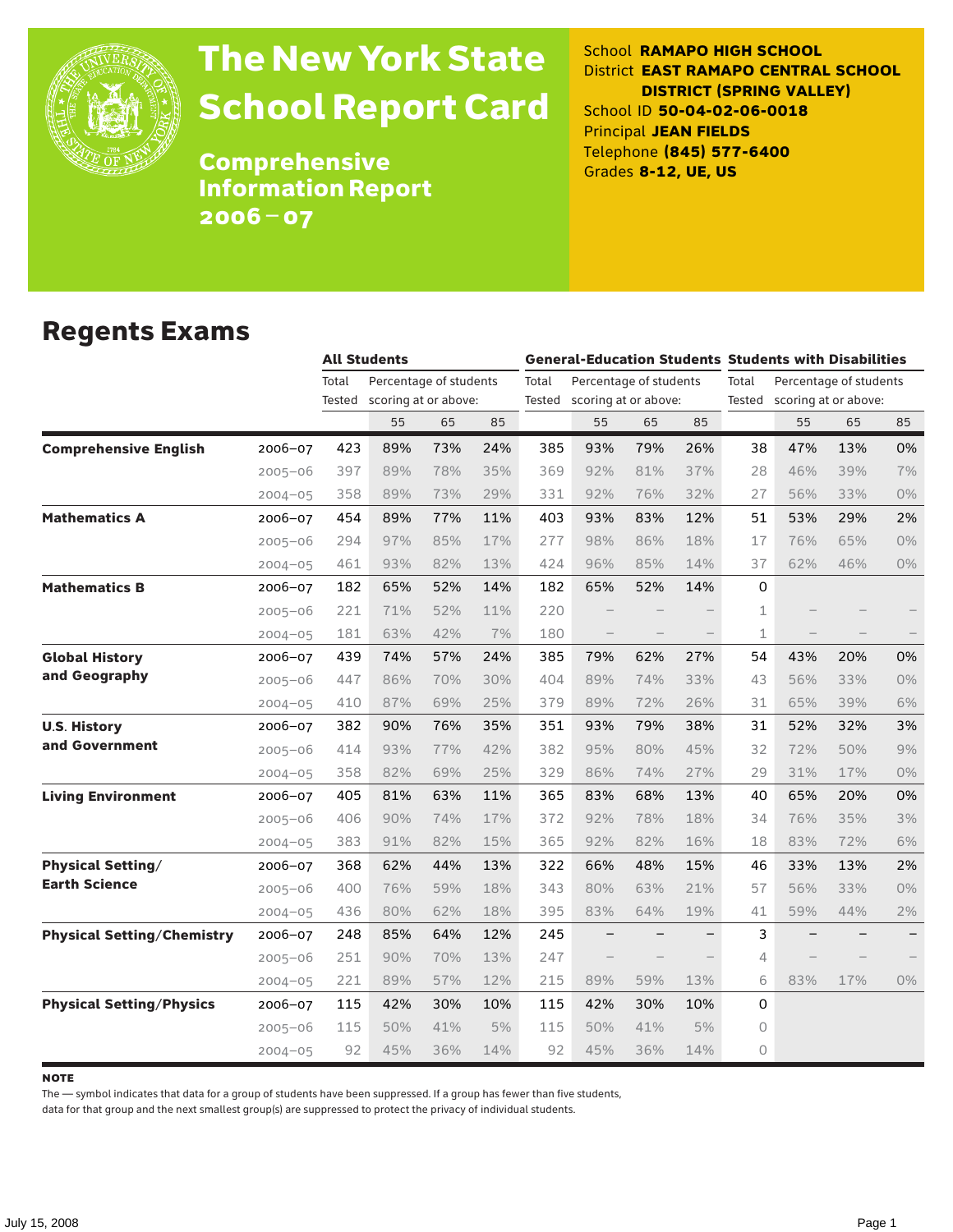### School **RAMAPO HIGH SCHOOL**<br>School ID 50-04-02-06-0018<br>(SPRING VALLEY)

### Regents Exams

|                              |             |             | <b>All Students</b> |                        |     |        |                      |                        |        |                      | <b>General-Education Students Students with Disabilities</b> |     |     |  |
|------------------------------|-------------|-------------|---------------------|------------------------|-----|--------|----------------------|------------------------|--------|----------------------|--------------------------------------------------------------|-----|-----|--|
|                              |             | Total       |                     | Percentage of students |     | Total  |                      | Percentage of students |        | Total                | Percentage of students                                       |     |     |  |
|                              |             | Tested      |                     | scoring at or above:   |     | Tested | scoring at or above: |                        | Tested | scoring at or above: |                                                              |     |     |  |
|                              |             |             | 55                  | 65                     | 85  |        | 55                   | 65                     | 85     |                      | 55                                                           | 65  | 85  |  |
| <b>Comprehensive French</b>  | $2006 - 07$ | 46          | 100%                | 100%                   | 61% | 46     | 100%                 | 100%                   | 61%    | 0                    |                                                              |     |     |  |
|                              | $2005 - 06$ | 76          | 100%                | 99%                    | 47% | 76     | 100%                 | 99%                    | 47%    | $\circ$              |                                                              |     |     |  |
|                              | $2004 - 05$ | 72          | 100%                | 97%                    | 42% | 72     | 100%                 | 97%                    | 42%    | 0                    |                                                              |     |     |  |
| <b>Comprehensive German</b>  | 2006-07     | $\mathbf 0$ |                     |                        |     | 0      |                      |                        |        | $\Omega$             |                                                              |     |     |  |
|                              | $2005 - 06$ | $\circ$     |                     |                        |     | 0      |                      |                        |        | 0                    |                                                              |     |     |  |
|                              | $2004 - 05$ | 0           |                     |                        |     | 0      |                      |                        |        | 0                    |                                                              |     |     |  |
| <b>Comprehensive Hebrew</b>  | $2006 - 07$ | $\mathbf 0$ |                     |                        |     | 0      |                      |                        |        | $\Omega$             |                                                              |     |     |  |
|                              | $2005 - 06$ | 1           |                     |                        |     | 1      |                      |                        |        | 0                    |                                                              |     |     |  |
|                              | $2004 - 05$ | $\circ$     |                     |                        |     | 0      |                      |                        |        | 0                    |                                                              |     |     |  |
| <b>Comprehensive Italian</b> | $2006 - 07$ | $\mathbf 0$ |                     |                        |     | 0      |                      |                        |        | 0                    |                                                              |     |     |  |
|                              | $2005 - 06$ | $\circ$     |                     |                        |     | 0      |                      |                        |        | 0                    |                                                              |     |     |  |
|                              | $2004 - 05$ | 0           |                     |                        |     | 0      |                      |                        |        | $\circ$              |                                                              |     |     |  |
| <b>Comprehensive Latin</b>   | $2006 - 07$ | $\mathbf 0$ |                     |                        |     | 0      |                      |                        |        | $\Omega$             |                                                              |     |     |  |
|                              | $2005 - 06$ | 0           |                     |                        |     | 0      |                      |                        |        | $\bigcap$            |                                                              |     |     |  |
|                              | $2004 - 05$ | 0           |                     |                        |     | 0      |                      |                        |        | $\circ$              |                                                              |     |     |  |
| <b>Comprehensive Spanish</b> | $2006 - 07$ | 154         | 99%                 | 99%                    | 73% | 149    | 99%                  | 99%                    | 74%    | 5                    | 100%                                                         | 80% | 60% |  |
|                              | $2005 - 06$ | 208         | 100%                | 99%                    | 57% | 207    |                      |                        |        |                      |                                                              |     |     |  |
|                              | $2004 - 05$ | 158         | 99%                 | 98%                    | 58% | 157    |                      |                        |        | 1                    |                                                              |     |     |  |

#### note

The — symbol indicates that data for a group of students have been suppressed. If a group has fewer than five students,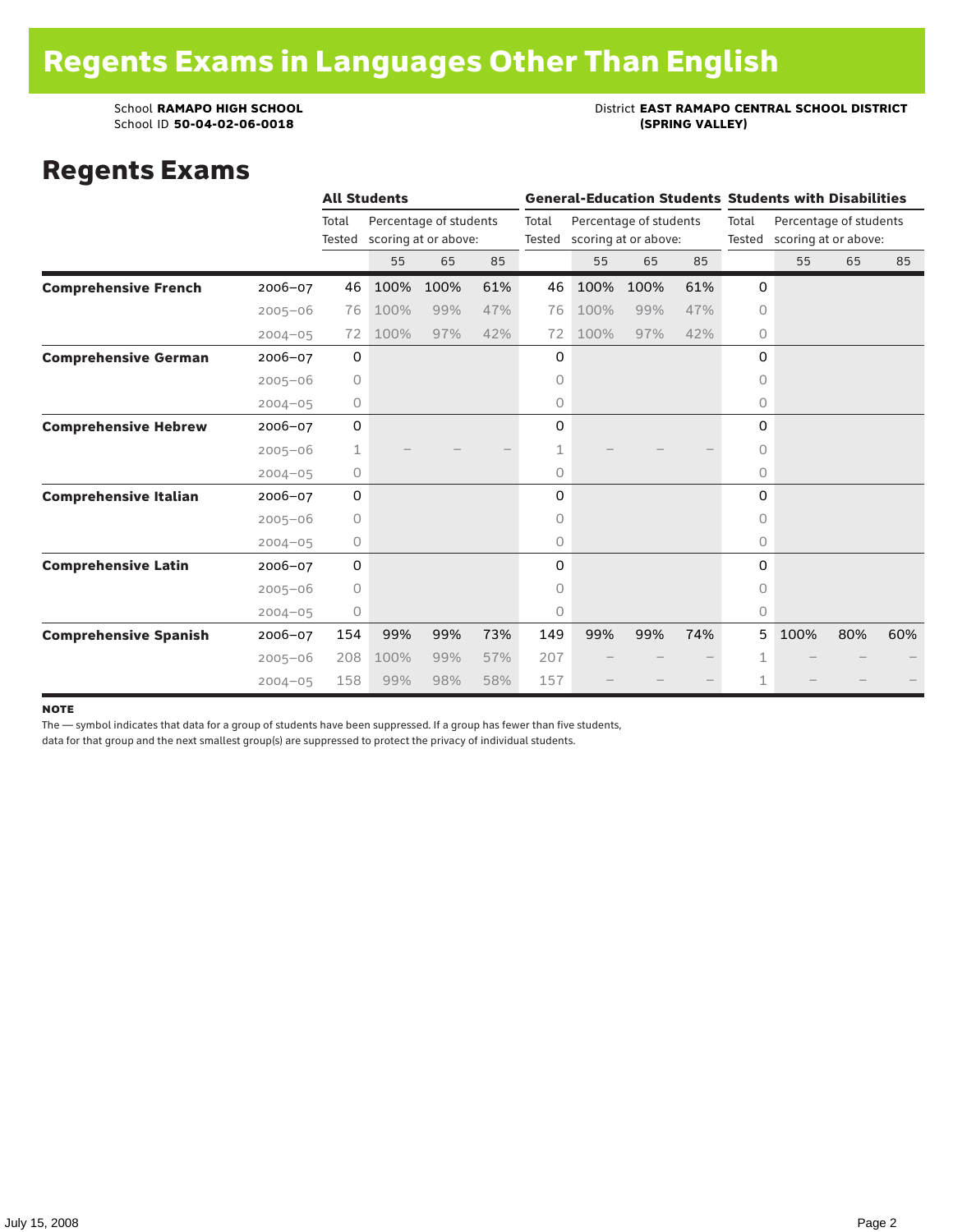### School **RAMAPO HIGH SCHOOL**<br>School ID 50-04-02-06-0018<br>(SPRING VALLEY)

### Regents Competency Tests

|                       |             | <b>All Students</b> |                  |                     |                          | <b>General-Education Students Students with Disabilities</b> |                  |  |
|-----------------------|-------------|---------------------|------------------|---------------------|--------------------------|--------------------------------------------------------------|------------------|--|
|                       |             | <b>Total Tested</b> | Percent Passing: | <b>Total Tested</b> | Percent Passing:         | <b>Total Tested</b>                                          | Percent Passing: |  |
| <b>Mathematics</b>    | $2006 - 07$ | 59                  | 39%              | 1                   |                          | 58                                                           |                  |  |
|                       | $2005 - 06$ | 80                  | 55%              | 3                   |                          | 77                                                           |                  |  |
|                       | $2004 - 05$ | 77                  | 48%              | 3                   | $\qquad \qquad -$        | 74                                                           |                  |  |
| <b>Science</b>        | 2006-07     | 48                  | 35%              | 0                   |                          | 48                                                           | 35%              |  |
|                       | $2005 - 06$ | 69                  | 49%              | 4                   |                          | 65                                                           |                  |  |
|                       | $2004 - 05$ | 70                  | 44%              | 2                   | $\overline{\phantom{m}}$ | 68                                                           |                  |  |
| <b>Reading</b>        | $2006 - 07$ | 20                  | 45%              | $\overline{c}$      | -                        | 18                                                           |                  |  |
|                       | $2005 - 06$ | 28                  | 46%              | $\overline{2}$      |                          | 26                                                           |                  |  |
|                       | $2004 - 05$ | 16                  | 63%              | $\mathbf{1}$        |                          | 15                                                           |                  |  |
| <b>Writing</b>        | $2006 - 07$ | 25                  | 80%              | $\mathbf{1}$        | -                        | 24                                                           |                  |  |
|                       | $2005 - 06$ | 24                  | 75%              | 2                   |                          | 22                                                           |                  |  |
|                       | $2004 - 05$ | 19                  | 95%              | 3                   | $\overline{\phantom{m}}$ | 16                                                           |                  |  |
| <b>Global Studies</b> | 2006-07     | 25                  | 24%              | $\overline{c}$      |                          | 23                                                           |                  |  |
|                       | $2005 - 06$ | 31                  | 29%              | 3                   | $\qquad \qquad -$        | 28                                                           |                  |  |
|                       | $2004 - 05$ | 20                  | 50%              | 3                   | $\overline{\phantom{m}}$ | 17                                                           |                  |  |
| <b>U.S. History</b>   | $2006 - 07$ | 11                  | 45%              | $\overline{c}$      | —                        | 9                                                            |                  |  |
| and Government        | $2005 - 06$ | 21                  | 43%              | 3                   |                          | 18                                                           |                  |  |
|                       | $2004 - 05$ | 8                   | 75%              | 4                   |                          | 4                                                            |                  |  |

#### **NOTE**

The — symbol indicates that data for a group of students have been suppressed. If a group has fewer than five students,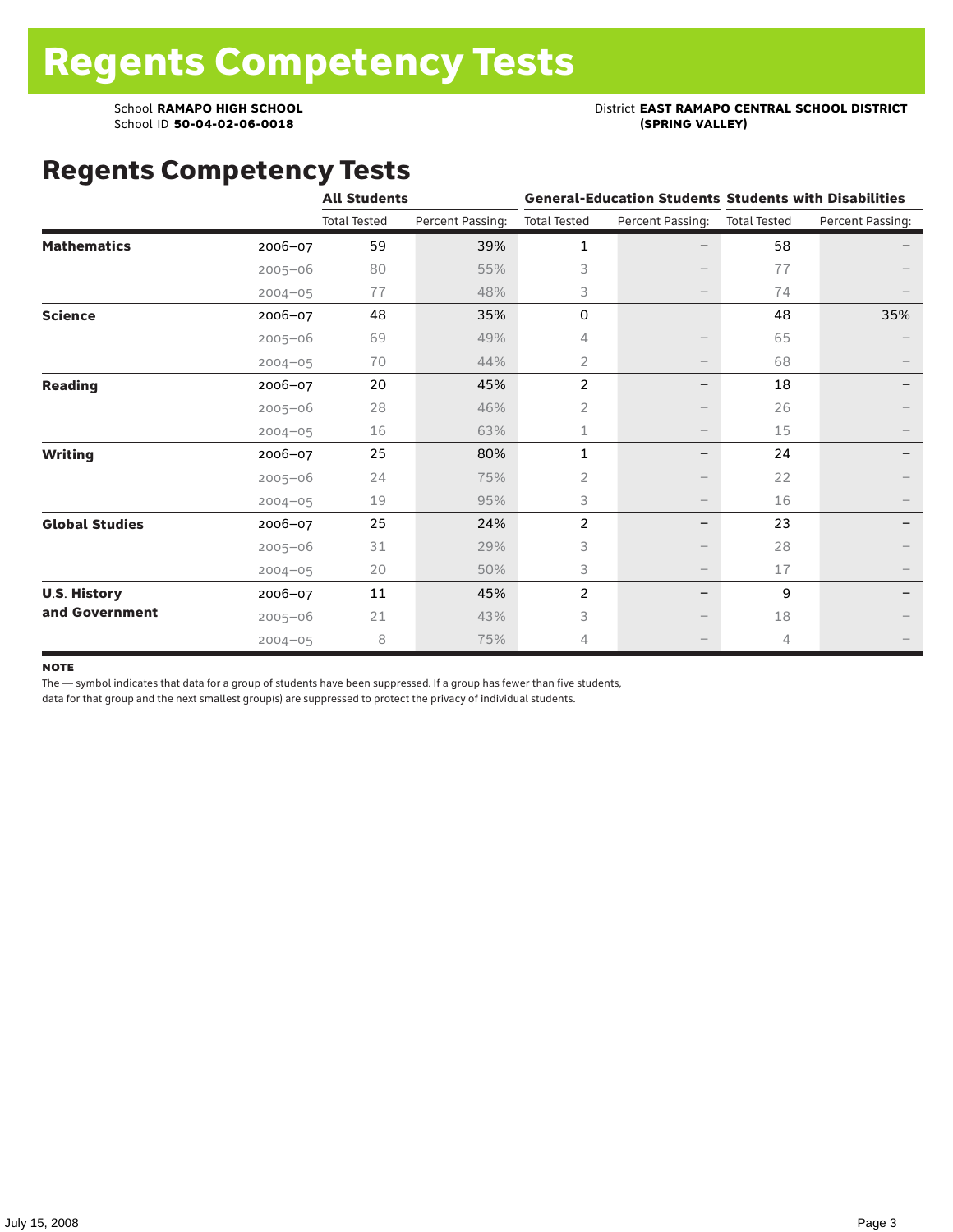School **RAMAPO HIGH SCHOOL**<br>School ID 50-04-02-06-0018<br>(SPRING VALLEY)

School ID 50-04-02-06-0018

### Second Language Proficiency Examinations

|                |             | <b>All Students</b> |                  |                     |                   | <b>General-Education Students Students with Disabilities</b> |                  |  |
|----------------|-------------|---------------------|------------------|---------------------|-------------------|--------------------------------------------------------------|------------------|--|
|                |             | <b>Total Tested</b> | Percent Passing: | <b>Total Tested</b> | Percent Passing:  | <b>Total Tested</b>                                          | Percent Passing: |  |
| <b>French</b>  | $2006 - 07$ | 36                  | 83%              | 29                  | 83%               | 7                                                            | 86%              |  |
|                | $2005 - 06$ | 53                  | 91%              | 47                  | 89%               | 6                                                            | 100%             |  |
|                | $2004 - 05$ | 20                  | 85%              | 19                  | $\qquad \qquad -$ | 1                                                            |                  |  |
| German         | 2006-07     | $\mathbf 0$         |                  | 0                   |                   | 0                                                            |                  |  |
|                | $2005 - 06$ | 0                   |                  | 0                   |                   | $\Omega$                                                     |                  |  |
|                | $2004 - 05$ | 0                   |                  | $\circ$             |                   | 0                                                            |                  |  |
| <b>Italian</b> | 2006-07     | 0                   |                  | 0                   |                   | 0                                                            |                  |  |
|                | $2005 - 06$ | 0                   |                  | 0                   |                   | $\circ$                                                      |                  |  |
|                | $2004 - 05$ | 0                   |                  | 0                   |                   | $\circ$                                                      |                  |  |
| Latin          | $2006 - 07$ | 0                   |                  | 0                   |                   | 0                                                            |                  |  |
|                | $2005 - 06$ | 0                   |                  | 0                   |                   | $\circ$                                                      |                  |  |
|                | $2004 - 05$ | 0                   |                  | 0                   |                   | $\Omega$                                                     |                  |  |
| <b>Spanish</b> | $2006 - 07$ | 100                 | 68%              | 78                  | 74%               | 22                                                           | 45%              |  |
|                | $2005 - 06$ | 124                 | 81%              | 108                 | 81%               | 16                                                           | 81%              |  |
|                | $2004 - 05$ | 73                  | 66%              | 66                  | 70%               | $\overline{7}$                                               | 29%              |  |

#### **NOTE**

The — symbol indicates that data for a group of students have been suppressed. If a group has fewer than five students,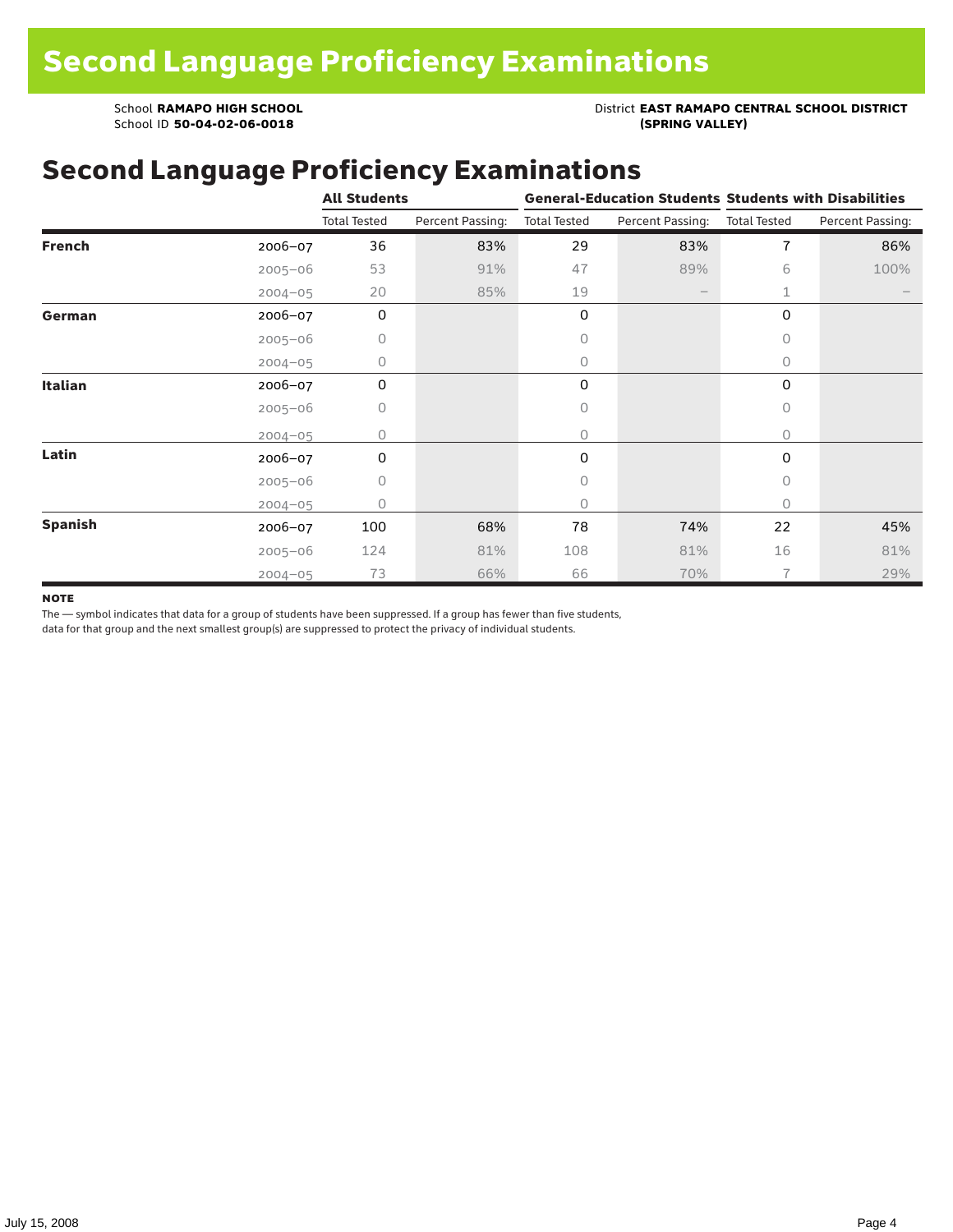School **RAMAPO HIGH SCHOOL**<br>School ID 50-04-02-06-0018<br>(SPRING VALLEY)

### New York State English as a Second Language Achievement Test (NYSESLAT)

|                  |             |       | <b>All Students</b>               |                             |       | <b>General-Education Students</b> |            |      |                                   | <b>Students with Disabilities</b> |       |              |                                   |                             |     |       |
|------------------|-------------|-------|-----------------------------------|-----------------------------|-------|-----------------------------------|------------|------|-----------------------------------|-----------------------------------|-------|--------------|-----------------------------------|-----------------------------|-----|-------|
|                  |             | Total |                                   | Percent of students scoring |       |                                   | Total      |      | Percent of students scoring       |                                   |       | Total        |                                   | Percent of students scoring |     |       |
|                  |             |       | Tested in each performance level: |                             |       |                                   |            |      | Tested in each performance level: |                                   |       |              | Tested in each performance level: |                             |     |       |
|                  |             |       |                                   | Begin. Interm. Adv.         |       | Prof.                             |            |      | Begin. Interm. Adv.               |                                   | Prof. |              |                                   | Begin. Interm. Adv.         |     | Prof. |
| <b>Listening</b> | 2006-07     | 0     |                                   |                             |       |                                   | 0          |      |                                   |                                   |       | 0            |                                   |                             |     |       |
| and Speaking     | $2005 - 06$ | 0     |                                   |                             |       |                                   | $\circ$    |      |                                   |                                   |       | $\circ$      |                                   |                             |     |       |
| $(Grades K-1)$   | $2004 - 05$ | 0     |                                   |                             |       |                                   | 0          |      |                                   |                                   |       | 0            |                                   |                             |     |       |
| <b>Reading</b>   | 2006-07     | 0     |                                   |                             |       |                                   | 0          |      |                                   |                                   |       | 0            |                                   |                             |     |       |
| and Writing      | $2005 - 06$ | 0     |                                   |                             |       |                                   | 0          |      |                                   |                                   |       | 0            |                                   |                             |     |       |
| $(Grades K-1)$   | $2004 - 05$ | 0     |                                   |                             |       |                                   | 0          |      |                                   |                                   |       | 0            |                                   |                             |     |       |
| Listening        | $2006 - 07$ | 0     |                                   |                             |       |                                   | 0          |      |                                   |                                   |       | 0            |                                   |                             |     |       |
| and Speaking     | $2005 - 06$ | 0     |                                   |                             |       |                                   | $\circ$    |      |                                   |                                   |       | 0            |                                   |                             |     |       |
| $(Grades 2-4)$   | $2004 - 05$ | 0     |                                   |                             |       |                                   | 0          |      |                                   |                                   |       | 0            |                                   |                             |     |       |
| <b>Reading</b>   | $2006 - 07$ | 0     |                                   |                             |       |                                   | 0          |      |                                   |                                   |       | 0            |                                   |                             |     |       |
| and Writing      | $2005 - 06$ | 0     |                                   |                             |       |                                   | $\circ$    |      |                                   |                                   |       | $\circ$      |                                   |                             |     |       |
| $(Grades 2-4)$   | $2004 - 05$ | 0     |                                   |                             |       |                                   | $\bigcirc$ |      |                                   |                                   |       | 0            |                                   |                             |     |       |
| <b>Listening</b> | 2006-07     | 0     |                                   |                             |       |                                   | 0          |      |                                   |                                   |       | 0            |                                   |                             |     |       |
| and Speaking     | $2005 - 06$ | 0     |                                   |                             |       |                                   | $\circ$    |      |                                   |                                   |       | 0            |                                   |                             |     |       |
| $(Grades 5-6)$   | $2004 - 05$ | 0     |                                   |                             |       |                                   | 0          |      |                                   |                                   |       | 0            |                                   |                             |     |       |
| <b>Reading</b>   | 2006-07     | 0     |                                   |                             |       |                                   | 0          |      |                                   |                                   |       | 0            |                                   |                             |     |       |
| and Writing      | $2005 - 06$ | 0     |                                   |                             |       |                                   | $\circ$    |      |                                   |                                   |       | $\circ$      |                                   |                             |     |       |
| $(Grades 5-6)$   | $2004 - 05$ | 0     |                                   |                             |       |                                   | 0          |      |                                   |                                   |       | 0            |                                   |                             |     |       |
| Listening        | 2006-07     | 6     | 17%                               | 83%                         | 0%    | 0%                                | 6          | 17%  | 83%                               | 0%                                | 0%    | 0            |                                   |                             |     |       |
| and Speaking     | $2005 - 06$ | 5     | $0\%$                             | 40%                         | 60%   | 0%                                | 5          | 0%   | 40%                               | 60%                               | $0\%$ | 0            |                                   |                             |     |       |
| $(Grades 7-8)$   | $2004 - 05$ | 0     |                                   |                             |       |                                   | $\circ$    |      |                                   |                                   |       | 0            |                                   |                             |     |       |
| <b>Reading</b>   | $2006 - 07$ | 6     | 100%                              | 0%                          | 0%    | 0%                                | 6          | 100% | 0%                                | 0%                                | 0%    | 0            |                                   |                             |     |       |
| and Writing      | $2005 - 06$ | 5     | 40%                               | 60%                         | $0\%$ | 0%                                | 5          | 40%  | 60%                               | $0\%$                             | 0%    | $\circ$      |                                   |                             |     |       |
| $(Grades 7-8)$   | $2004 - 05$ | 0     |                                   |                             |       |                                   | 0          |      |                                   |                                   |       | 0            |                                   |                             |     |       |
| <b>Listening</b> | 2006-07     | 141   | 6%                                | 26%                         | 40%   | 28%                               | 136        | 7%   | 27%                               | 40%                               | 26%   | 5            | 0%                                | 0%                          | 40% | 60%   |
| and Speaking     | $2005 - 06$ | 161   | 5%                                | 25%                         | 29%   | 41%                               | 158        |      |                                   |                                   |       | 3            |                                   |                             |     |       |
| $(Grades g-12)$  | $2004 - 05$ | 143   | 5%                                | 38%                         | 31%   | 25%                               | 142        |      |                                   |                                   |       | 1            |                                   |                             |     |       |
| Reading          | $2006 - 07$ | 141   | 3%                                | 52%                         | 28%   | 17%                               | 136        | 3%   | 52%                               | 28%                               | 17%   | 5            | 0%                                | 60%                         | 20% | 20%   |
| and Writing      | $2005 - 06$ | 161   | 2%                                | 42%                         | 29%   | 26%                               | 158        |      |                                   |                                   |       | 3            |                                   |                             |     |       |
| $(Grades g-12)$  | $2004 - 05$ | 148   | 12%                               | 43%                         | 20%   | 25%                               | 147        |      |                                   |                                   |       | $\mathbf{1}$ |                                   |                             |     |       |

#### **NOTE**

The — symbol indicates that data for a group of students have been suppressed. If a group has fewer than five students,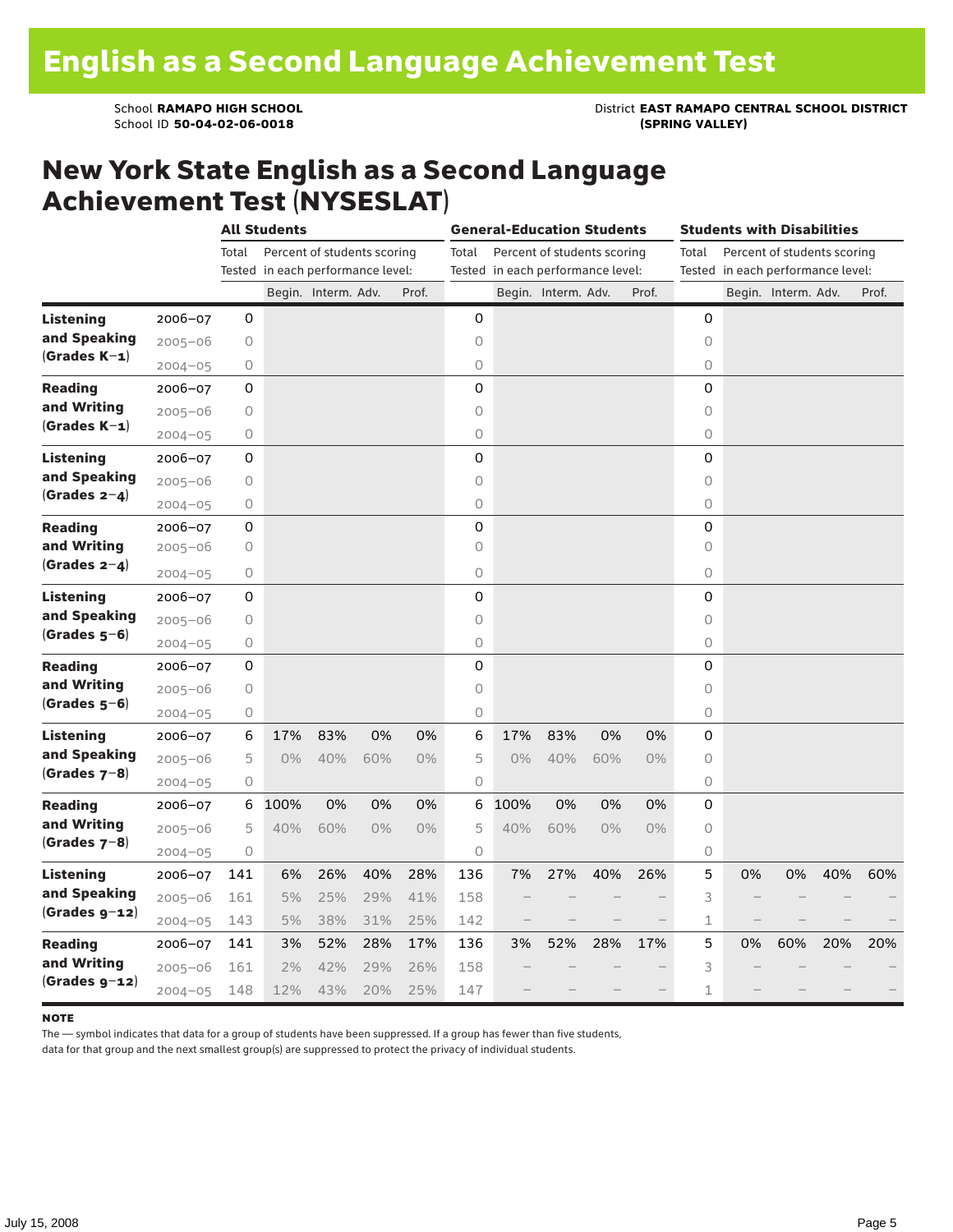School ID **50-04-02-06-0018 (SPRING VALLEY)**

School **RAMAPO HIGH SCHOOL** District **EAST RAMAPO CENTRAL SCHOOL DISTRICT**

# Elementary/Middle-Level Social Studies 2006–07

| <b>All Students</b>        |       |     |                                                    |    | <b>General-Education Students</b> |       |                          |     |    | <b>Students with Disabilities</b> |   |  |                                                             |  |   |
|----------------------------|-------|-----|----------------------------------------------------|----|-----------------------------------|-------|--------------------------|-----|----|-----------------------------------|---|--|-------------------------------------------------------------|--|---|
|                            | Total |     | Percentage of students<br>Tested scoring at level: |    |                                   | Total | Tested scoring at level: |     |    | Percentage of students            |   |  | Percentage of students<br>Total<br>Tested scoring at level: |  |   |
|                            |       |     |                                                    |    | 4                                 |       |                          |     |    | 4                                 |   |  |                                                             |  | 4 |
| <b>Elementary</b><br>Level | 0     |     |                                                    |    |                                   |       |                          |     |    |                                   | 0 |  |                                                             |  |   |
| <b>Middle Level</b>        | 5     | 60% | 40%                                                | 0% | 0%                                | 5     | 60%                      | 40% | 0% | 0%                                | 0 |  |                                                             |  |   |

### 2003 Total Cohort Performance on Regents Exams After Four Years

|                                        | <b>All Students</b>    |           |                                    | <b>General-Education Students</b> |  |                                                        |           | <b>Students with Disabilities</b> |              |  |                                                        |           |     |              |  |
|----------------------------------------|------------------------|-----------|------------------------------------|-----------------------------------|--|--------------------------------------------------------|-----------|-----------------------------------|--------------|--|--------------------------------------------------------|-----------|-----|--------------|--|
|                                        | Cohort<br>$\circ$<br>ᇛ |           | Percentage of<br>students scoring: |                                   |  | Cohort<br>Percentage of<br>ō<br>띧<br>students scoring: |           |                                   |              |  | Cohort<br>Percentage of<br>S<br>모<br>students scoring: |           |     |              |  |
|                                        |                        | $55 - 64$ |                                    | 65-84 85-100                      |  |                                                        | $55 - 64$ |                                   | 65-84 85-100 |  |                                                        | $55 - 64$ |     | 65-84 85-100 |  |
| <b>Global History</b><br>and Geography | 423                    | 12%       | 45%                                | 26%                               |  | 393                                                    | 11%       | 47%                               | 27%          |  | 30                                                     | 20%       | 23% | 7%           |  |
| <b>U.S. History</b><br>and Government  | 423                    | 9%        | 31%                                | 41%                               |  | 393                                                    | 8%        | 32%                               | 43%          |  | 30                                                     | 17%       | 23% | 10%          |  |
| <b>Science</b>                         | 423                    | 6%        | 56%                                | 23%                               |  | 393                                                    | 6%        | 58%                               | 24%          |  | 30                                                     | 7%        | 40% | 3%           |  |

# New York State Alternate Assessments (NYSAA) 2006–07

|                         | AIL SLUUCIILS |                  |                            |   |   |  |  |  |  |
|-------------------------|---------------|------------------|----------------------------|---|---|--|--|--|--|
|                         | Total         |                  | Number of students scoring |   |   |  |  |  |  |
|                         |               | Tested at Level: |                            |   |   |  |  |  |  |
|                         |               | 1                | 2                          | 3 | 4 |  |  |  |  |
| <b>Elementary Level</b> |               |                  |                            |   |   |  |  |  |  |
| Social Studies          | 0             |                  |                            |   |   |  |  |  |  |
| <b>Middle Level</b>     |               |                  |                            |   |   |  |  |  |  |
| <b>Social Studies</b>   | 3             |                  |                            |   |   |  |  |  |  |
| <b>Secondary Level</b>  |               |                  |                            |   |   |  |  |  |  |
| English Language Arts   | 4             |                  |                            |   |   |  |  |  |  |
| <b>Mathematics</b>      | 4             |                  |                            |   |   |  |  |  |  |
| Social Studies          | 4             |                  |                            |   |   |  |  |  |  |
| Science                 | 4             |                  |                            |   |   |  |  |  |  |

All C<sub>tude</sub>

The New York State Alternate Assessment (NYSAA) is for students with severe cognitive disabilities. Results for students taking the NYSAA in English language arts, mathematics, and science at the elementary and middle levels are available in the *Accountability and Overview Report* part of *The New York State Report Card*.

The — symbol indicates that data for a group of students have been suppressed. If a group has fewer than five students, data for that group and the next smallest group(s) are suppressed to protect the privacy of individual students.

**NOTE**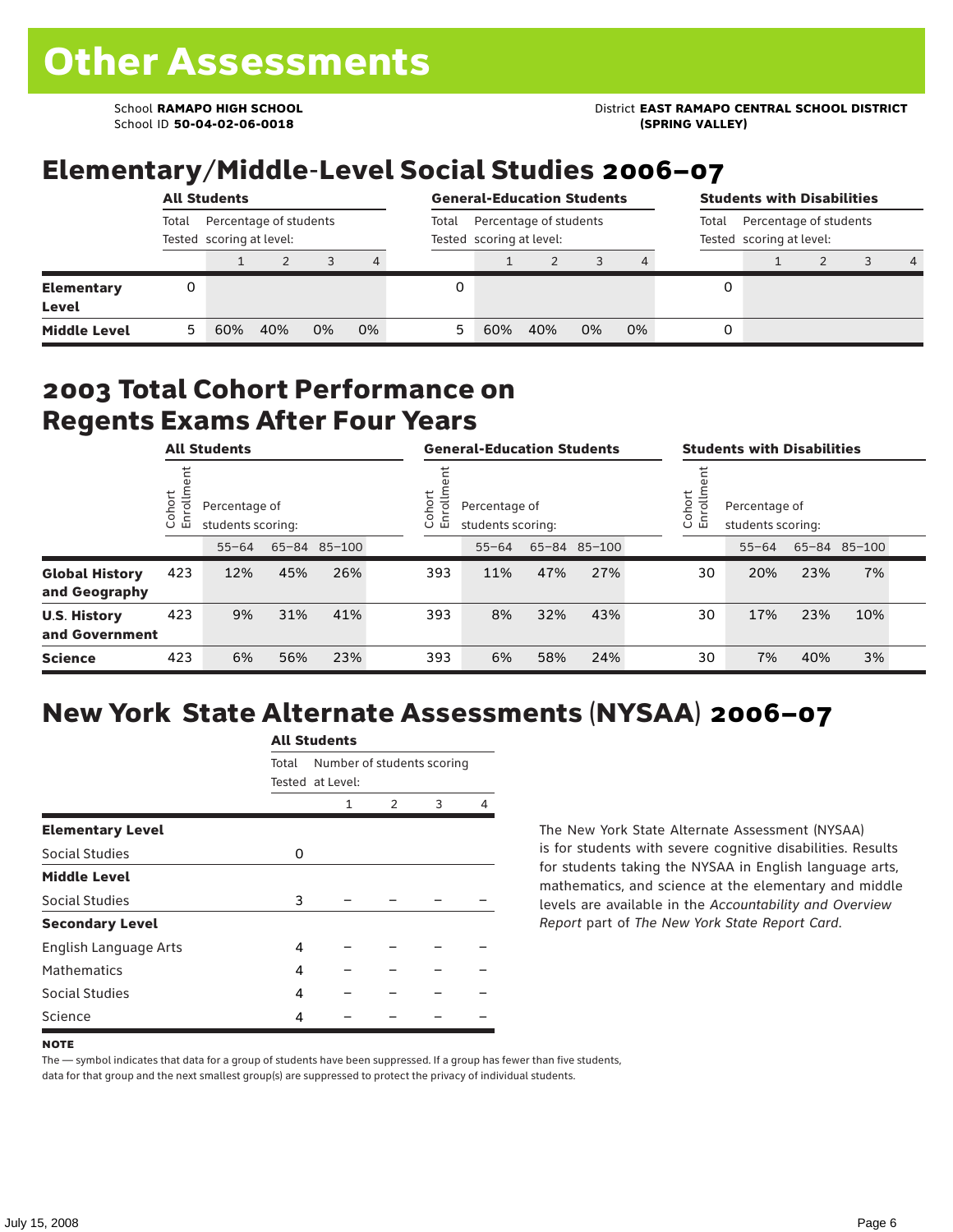# School **RAMAPO HIGH SCHOOL**<br>School ID 50-04-02-06-0018<br>(SPRING VALLEY)

# High School Completers

|                                    |             | <b>All Students</b>   |                            |                       | <b>General-Education Students</b> | <b>Students with Disabilities</b> |                            |  |
|------------------------------------|-------------|-----------------------|----------------------------|-----------------------|-----------------------------------|-----------------------------------|----------------------------|--|
|                                    |             | Number<br>of Students | Percentage<br>of Graduates | Number<br>of Students | Percentage<br>of Graduates        | Number<br>of Students             | Percentage<br>of Graduates |  |
| <b>Total Graduates</b>             | $2006 - 07$ | 311                   |                            | 300                   |                                   | 11                                |                            |  |
|                                    | $2005 - 06$ | 303                   |                            | 289                   |                                   | 14                                |                            |  |
|                                    | $2004 - 05$ | 310                   |                            | 282                   |                                   | 28                                |                            |  |
| <b>Receiving a Regents Diploma</b> | $2006 - 07$ | 232                   | 75%                        | 228                   | 76%                               | 4                                 | 36%                        |  |
|                                    | $2005 - 06$ | 202                   | 67%                        | 201                   | 70%                               | 1                                 | 7%                         |  |
|                                    | $2004 - 05$ | 218                   | 70%                        | 211                   | 75%                               | 7                                 | 25%                        |  |
| <b>Receiving a Regents Diploma</b> | $2006 - 07$ | 92                    | 30%                        | 92                    | 31%                               | 0                                 |                            |  |
| with Advanced Designation          | $2005 - 06$ | 77                    | 25%                        | 77                    | 27%                               | 0                                 |                            |  |
|                                    | $2004 - 05$ | 0                     |                            | 0                     |                                   | $\circ$                           |                            |  |
| <b>Receiving an</b>                | $2006 - 07$ | 8                     | N/A                        | 0                     |                                   | 8                                 | N/A                        |  |
| <b>Individualized Education</b>    | $2005 - 06$ | 9                     | N/A                        | 1                     | N/A                               | 8                                 | N/A                        |  |
| Program (IEP) Diploma              | $2004 - 05$ | 14                    | N/A                        | 0                     |                                   | 14                                | N/A                        |  |

NOTE Students receiving Regents diplomas and Regents diplomas with advanced designation are considered graduates; recipients of IEP diplomas are not.

## High School Noncompleters

|                              |             | <b>All Students</b>   |                           |                       | <b>General-Education Students</b> | <b>Students with Disabilities</b> |                           |  |  |
|------------------------------|-------------|-----------------------|---------------------------|-----------------------|-----------------------------------|-----------------------------------|---------------------------|--|--|
|                              |             | Number<br>of Students | Percentage<br>of Students | Number<br>of Students | Percentage<br>of Students         | Number<br>of Students             | Percentage<br>of Students |  |  |
| <b>Dropped Out</b>           | 2006-07     | 71                    | 4%                        | 68                    | 5%                                | 3                                 | 2%                        |  |  |
|                              | $2005 - 06$ | 70                    | 4%                        | 63                    | 4%                                |                                   | 3%                        |  |  |
|                              | $2004 - 05$ | 83                    | 5%                        | 71                    | 5%                                | 12                                | 6%                        |  |  |
| <b>Entered Approved High</b> | $2006 - 07$ | 0                     |                           | 0                     |                                   | 0                                 |                           |  |  |
| <b>School Equivalency</b>    | $2005 - 06$ | 0                     |                           | 0                     |                                   | 0                                 |                           |  |  |
| <b>Preparation Program</b>   | $2004 - 05$ |                       | $0\%$                     | 1                     | $0\%$                             | 0                                 |                           |  |  |
| <b>Total Noncompleters</b>   | 2006-07     | 71                    | 4%                        | 68                    | 5%                                | 3                                 | 2%                        |  |  |
|                              | $2005 - 06$ | 70                    | 4%                        | 63                    | 4%                                | $\overline{\phantom{1}}$          | 3%                        |  |  |
|                              | $2004 - 05$ | 98                    | 6%                        | 83                    | 5%                                | 15                                | 7%                        |  |  |

### Post-secondary Plans of 2006–07 Graduates

|                                | <b>All Students</b>   |                           |                       | <b>General-Education Students</b> | <b>Students with Disabilities</b> |                           |  |
|--------------------------------|-----------------------|---------------------------|-----------------------|-----------------------------------|-----------------------------------|---------------------------|--|
|                                | Number<br>of Students | Percentage<br>of Students | Number<br>of Students | Percentage<br>of Students         | Number<br>of Students             | Percentage<br>of Students |  |
| To 4-year College              | 162                   | 51%                       | 161                   | 54%                               |                                   | 5%                        |  |
| To 2-year College              | 136                   | 43%                       | 125                   | 42%                               | 11                                | 58%                       |  |
| <b>To Other Post-secondary</b> | 4                     | 1%                        | 3                     | 1%                                |                                   | 5%                        |  |
| <b>To the Military</b>         |                       | 1%                        |                       | 1%                                | 0                                 |                           |  |
| <b>To Employment</b>           | 9                     | 3%                        | 4                     | 1%                                | 5                                 | 26%                       |  |
| <b>To Adult Services</b>       |                       | 0%                        | 0                     |                                   |                                   | 5%                        |  |
| <b>To Other Known Plans</b>    |                       | 0%                        |                       | 0%                                | 0                                 |                           |  |
| <b>Plan Unknown</b>            |                       | 1%                        |                       | 1%                                |                                   |                           |  |